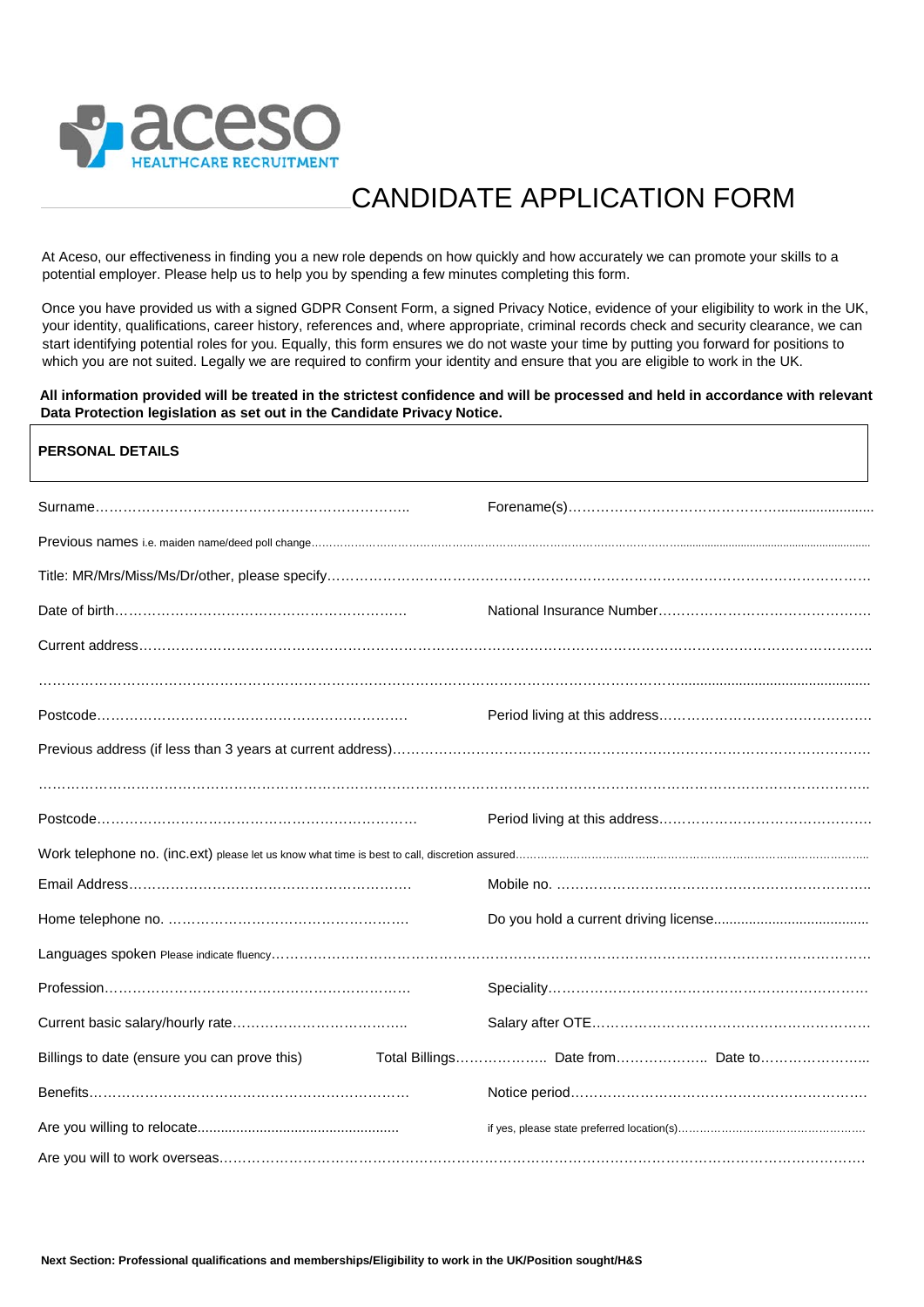## **PROFESSIONAL QUALIFICATIONS/MEMBERSHIPS All professional qualifications will be verified with the relevant institutes**

| <b>Qualification title</b> | Stage/Level | Registration No. | Date |
|----------------------------|-------------|------------------|------|
|                            |             |                  |      |
| Current status             |             | Next exam date   |      |
| <b>Qualification title</b> | Stage/Level | Registration No. | Date |
|                            |             |                  |      |
| Current status             |             | Next exam date   |      |
| <b>Qualification title</b> | Stage/Level | Registration No. | Date |
|                            |             |                  |      |
| <b>Current status</b>      |             | Next exam date   |      |

# **ELIGIBILITY TO WORK IN THE UK UK legislation requires all candidates to provide appropriate evidence**

## **POSITION SOUGHT**

| Position              | Salary/rate required                                                       |  |
|-----------------------|----------------------------------------------------------------------------|--|
| Location(s) preferred | <b>Hours</b>                                                               |  |
|                       | NEED HELP FILLING OUT THIS FORM?<br>Call Aceso Healthcare on 01992 367 999 |  |

#### **HEALTH AND SAFETY This information helps us cater for your personal circumstances**

| In case of an emergency please provide details of someone we may contact (we will use this info strictly for emergencies only) |  |  |
|--------------------------------------------------------------------------------------------------------------------------------|--|--|
|                                                                                                                                |  |  |
|                                                                                                                                |  |  |
|                                                                                                                                |  |  |

**Next Section: Enhancing your career search/references**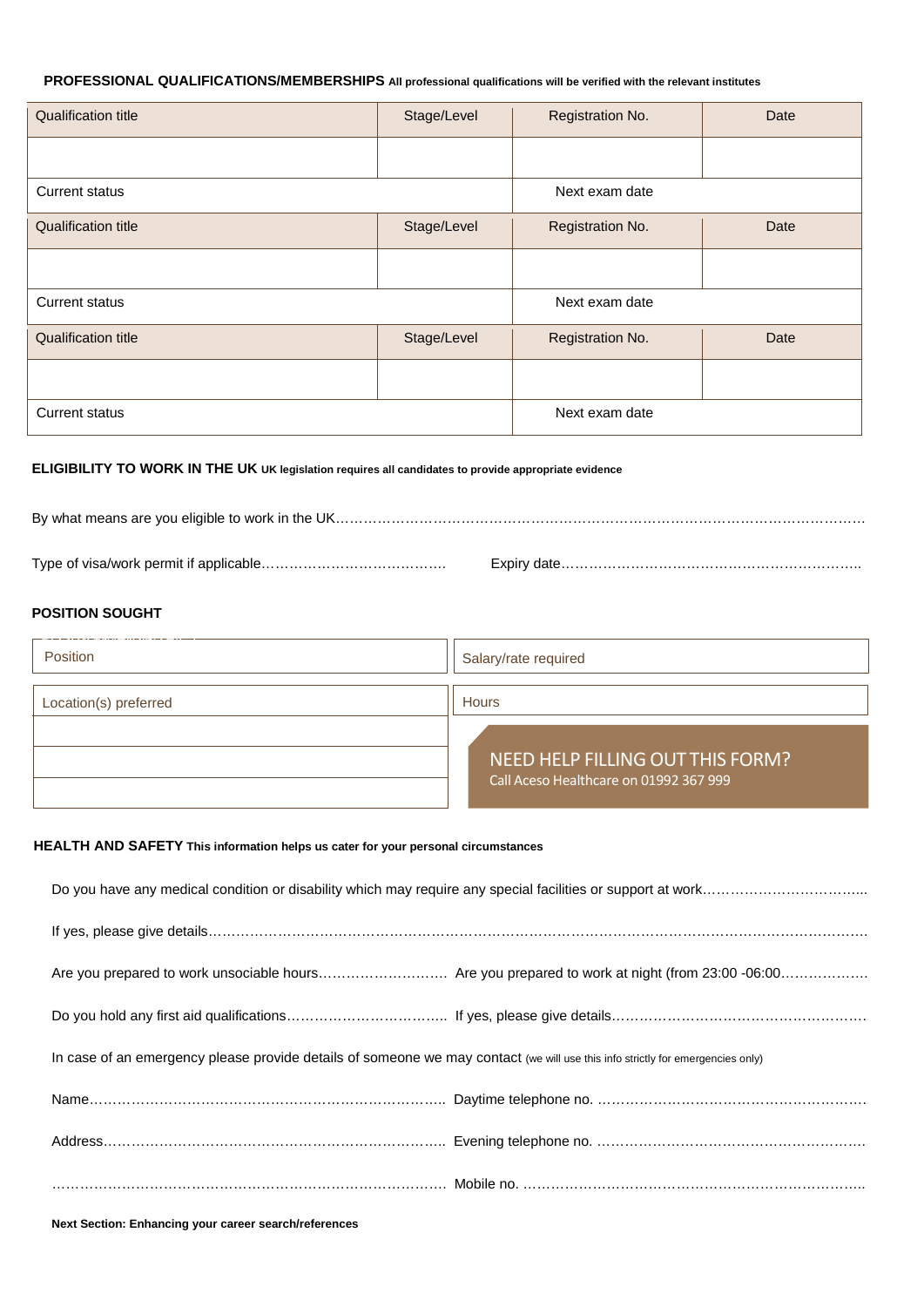# **ENHANCING YOUR CAREER SEARCH**

Please list any organisations you do NOT wish us to approach on your behalf.

| Organisation | Reason |
|--------------|--------|
|              |        |
|              |        |

Please list any organisations you DO wish us to approach on your behalf.

| Organisation |  |
|--------------|--|
|              |  |
|              |  |

#### **REFERENCES: Your current employer will not be contacted without your express permission.**

Title: Mr/Mrs/Miss/Ms/Dr/other, please specify | Position

**Temporary assignments:** Prior to any placement we will need to obtain satisfactory references from your recent employers. Please provide details of two recent referees we may approach.

**Permanent positions:** References help us to find you suitable employment. Please list employers that we may contact during our search. Your current employer will not be contacted without your consent.

| Surname                                        | Forename(s)              |  |  |
|------------------------------------------------|--------------------------|--|--|
| Title: Mr/Mrs/Miss/Ms/Dr/other, please specify | Position                 |  |  |
| Company                                        | Telephone No.            |  |  |
| Address inc. postcode                          |                          |  |  |
| Email                                          | Date employed from<br>to |  |  |
|                                                |                          |  |  |
| Surname                                        | Forename(s)              |  |  |
|                                                |                          |  |  |

| Company | Telephone No. |
|---------|---------------|

| Address inc. postcode |                    |    |
|-----------------------|--------------------|----|
|                       |                    |    |
| Email                 | Date employed from | to |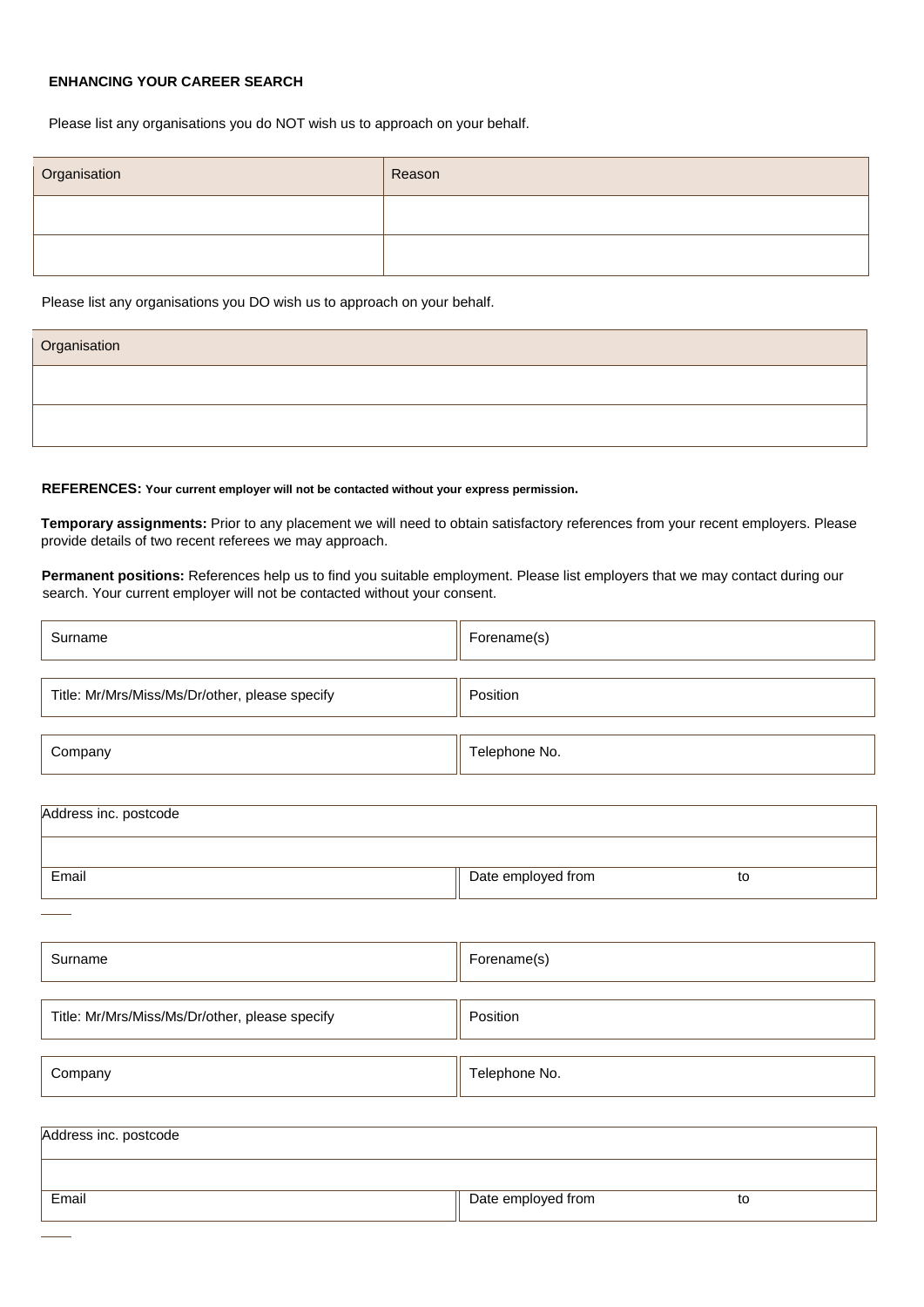| Surname                                        | Forename(s)   |  |
|------------------------------------------------|---------------|--|
| Title: Mr/Mrs/Miss/Ms/Dr/other, please specify | Position      |  |
| Company                                        | Telephone No. |  |
| Address inc. postcode                          |               |  |

| Email | Date employed from | to<br>$\sim$ $\sim$ |
|-------|--------------------|---------------------|
|       |                    |                     |

Should we experience delays in verifying your employment history, please make yourself available to help. The absence of suitable or accurate references could hinder your chances of finding suitable temporary assignments within your expected timeframe.

#### **TEMPORARY WORK SEEKERS - CANDIDATES ONLY**

Pay status: PAYE/Umbrella Company/Limited Company Contractor, Please specify……………………………………………………………

If you are a Limited Company Contractor we will need the following information and documents before any contract can commence:

**Please ensure you email copies or bring the following with you: Limited Company Certificate and Liability Insurance Details.**

# **CRIMINAL RECORD AND SECURITY CHECKS**

This information will be used to identify appropriate opportunities for you and NOT as a short listing tool in the recruitment process.

Do you hold a Criminal Records Bureau Disclosure or overseas police check carried out within the last 3 years?

If yes, please give details

Have you ever been convicted of a criminal offence which is not spent under the Rehabilitation of Offenders Act 1974?

If yes, please give details

You may be offered an opportunity to work within an environment or establishment where you may come into contact with children or other vulnerable groups, or your profession/occupation may fall within certain excepted categories. Where this is likely to apply, the Rehabilitation of Offenders Act 1974 (Exceptions) Order 1975 requires us to ask you for additional information.

A criminal record check from the Criminal Records Bureau may be required where this type of work is sought.

Do you have any previous convictions, whether or not they are "spent" within the Act, including any cautions, reprimands, final warnings, bind-overs or any convictions from overseas?

If yes, please give details……………………………………………………………………………………………………………………………….. If you have any form of current security clearance please provide the following: Date Granted……………. Expiry Date…………. Level of clearance……………………………. Place of work when granted………………………

**Next Section: Date Protection Statement / Credit Check / Declaration**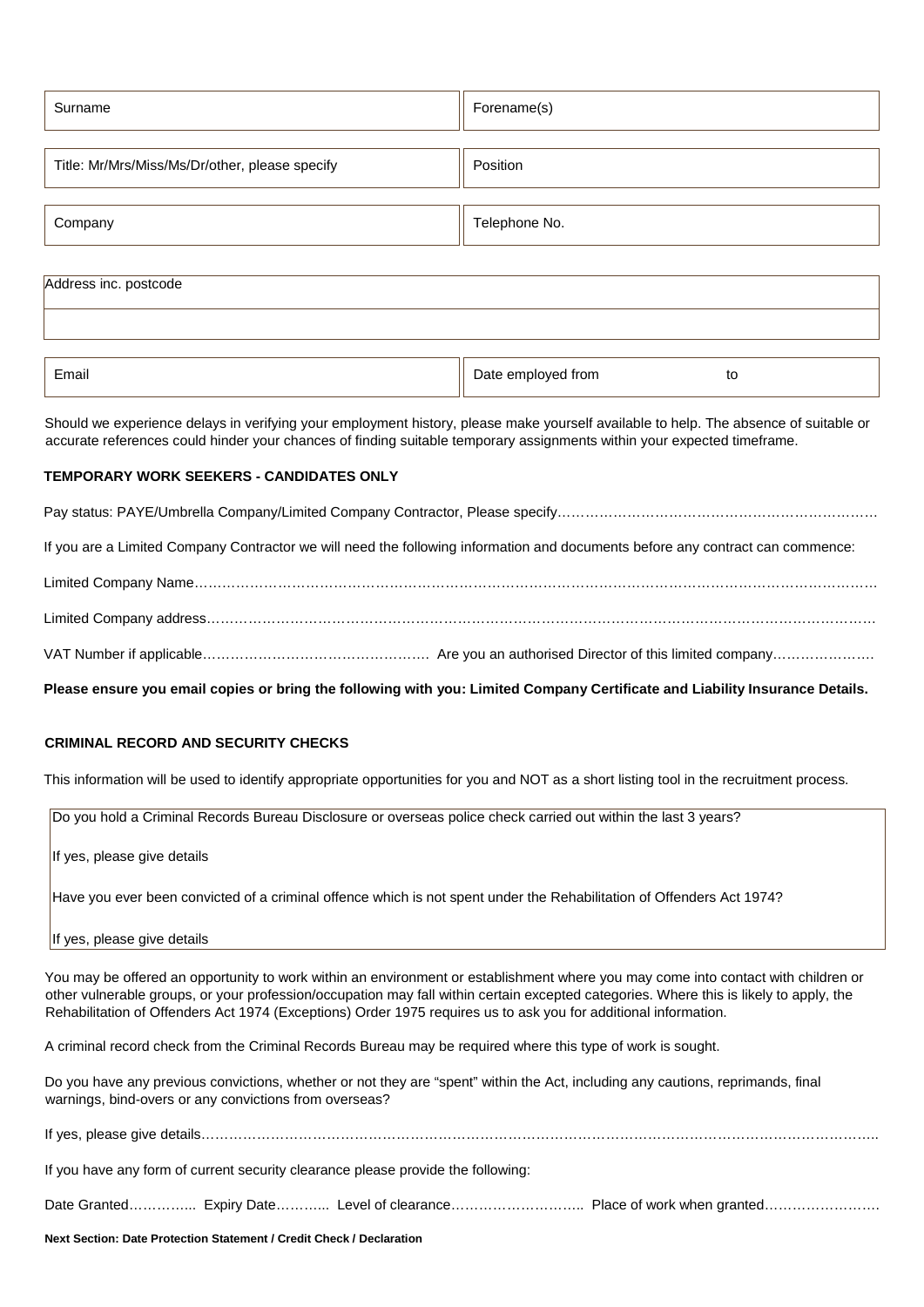#### **DATA PROTECTION STATEMENT**

Please see Candidate Privacy Notice for information on how we will use your Personal Information, and your rights in relation to it.

#### **Credit Check**

In rare cases, and mainly for our freelance positions some clients request a credit check, please confirm you give permission to Aceso to obtain a screening report from [www.credit-check-services.co.uk.](http://www.credit-check-services.co.uk/) This information will be held in accordance with the Candidate Privacy Notice.

Please agree by putting a circle around the yes: YES Date……………………………………………………………

#### **Declaration**

I hereby confirm that the information given is true and correct. I consent to my personal data and CV being forwarded to clients. I consent to references being passed onto potential employers.

If, during the course of a temporary assignment, the Client wishes to employ me direct, I acknowledge that Aceso will be entitled either to charge the client an introduction/transfer fee, or to agree an extension of the hiring period with the Client (after which I may be employed by the Client without further charge being applicable to the Client).

I will inform Aceso immediately of any circumstances that may affect my work, such as changes to health, subsequent pending prosecutions or convictions, which may arise whilst I am registered for permanent or temporary work. I understand that Aceso has the right to request a Criminal Records Bureau Disclosure and/or credit check where they consider it necessary and that any details from this, or any other police checks provided, may be forwarded to a potential employer in accordance with the Candidate Privacy Notice.

| By Circling the YES you agree to the above: | YFS |  |
|---------------------------------------------|-----|--|
| <b>PRINT NAME</b>                           |     |  |

Aceso Healthcare Recruitment is acting as an Employment Agency in respect of permanent recruitment and as an Employment

Business in respect of temporary recruitment